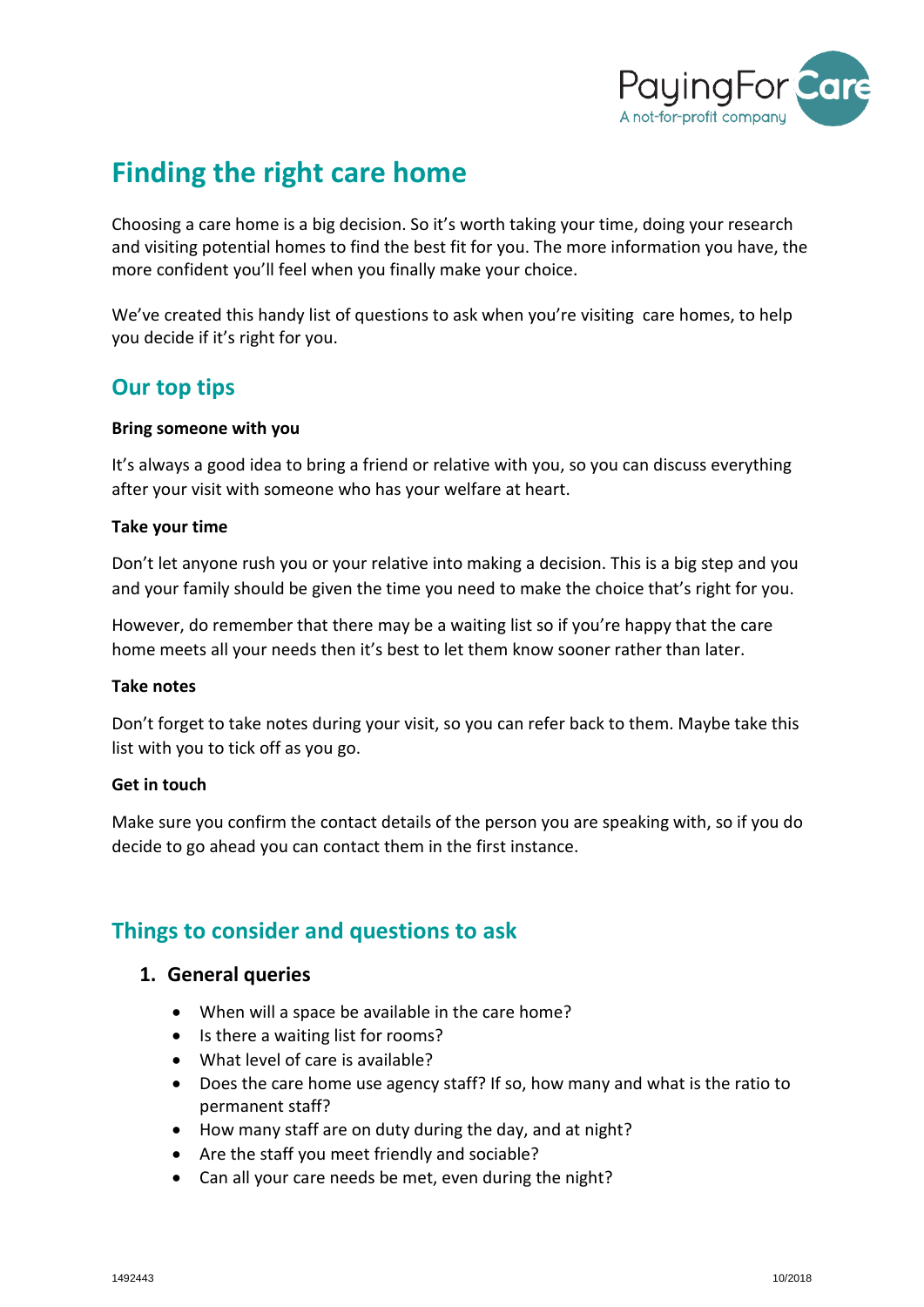

- If your care needs increase in the future, such as change from residential care to nursing care, can the care home provide this?
- How much notice will you get if the services or levels of care are going to change?
- What is the procedure for giving feedback or raising complaints?
- Are residents allowed pets and does the home have its own pets?
- Is there a residents' committee and how often does it meet?

# **2. Accommodation**

#### **Your room and facilities**

- Can you view the room you might be offered?
- Is it possible to move rooms, should you have any concerns with the room in the future?
- Can you bring your own furniture and possessions?
- Is there a telephone in the room, or somewhere in the home to make phone calls?
- Is there an emergency call system in the room?
- How do you use the emergency call system?
- Does the room have a private or en-suite toilet and bathroom facilities?
- Are the toilet and bathroom facilities suitably adapted?
- Are the rooms and corridors wide enough for a walking frame or wheelchair?
- Can residents go to their room whenever they want?
- Is there somewhere safe and secure to keep valuables?

#### **Meals**

- Who provides the food?
- Can you see a menu or try a meal?
- What are the mealtimes?
- Are mealtimes flexible?
- Where will meals be served?
- Are residents allowed to eat in their room?

#### **Leisure time**

- Is there a communal lounge?
- Does it have a TV?
- Is there a quiet area?
- Is there a garden/outdoor space?
- Will you have to ask to go outside?
- What social activities are on offer?
- Are there smoking and non-smoking areas?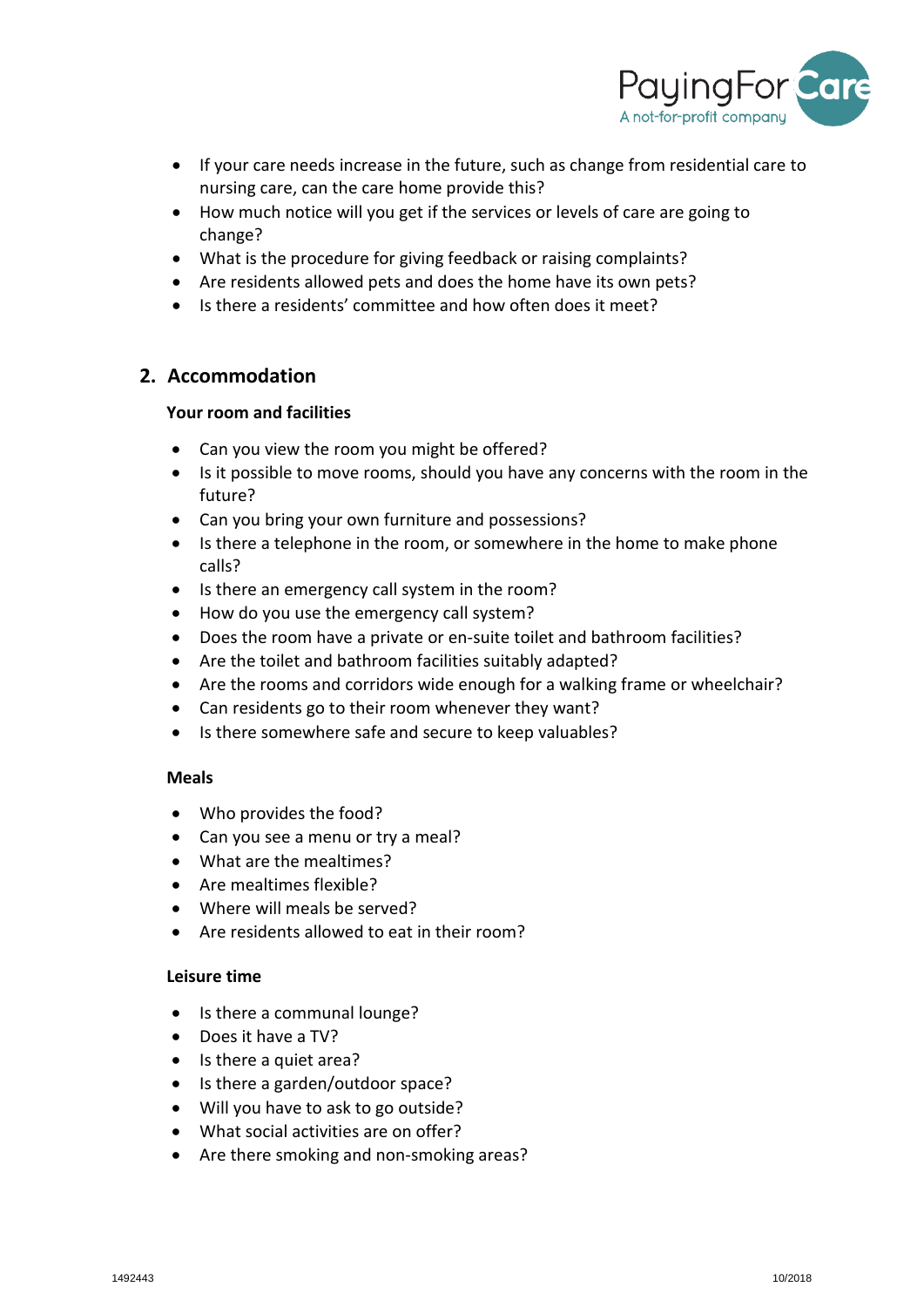

#### **Visitors**

- How often can residents have visitors?
- Are there set visiting times?
- Can visitors stay overnight?
- Can visitors stay for meals?
- Are there any charges for visitor stays or meals?
- Is there a private room where residents can spend time with visitors?
- Are children welcome?
- Is it easy for your friends and family to reach the home by car or public transport?
- What security is in place to stop unwanted people coming in, or residents from wandering out?

# **3. Cost of care**

#### **Fees**

- How much are the weekly fees?
- What's included?
- How are they calculated?
- How can they be paid?
- How often are fees collected?
- Are they collected on a particular date or day of the week?
- How are NHS-funded nursing care payments accounted for?
- How frequently are the fees reviewed?
- How much notice does the home give for fee increases?
- When they were last increased and by how much?
- What are the charges for any additional services?
- Is any flexibility for providing these services yourself or do you have to use the services they provide?
- Are the fees and additional service costs clearly outlined in the care home's contract?
- What happens when a resident dies while living in the care home or staying in hospital? Will fees have to be paid for a certain length of time?

#### **Contract and deposit**

- Are you tied into the contract for a minimum period?
- Is there a notice period for cancelling the contract or can it be done immediately?
- Are you required to pay an advance payment as a deposit?
- Is the deposit refundable?
- Under what circumstances the deposit might not be returned in full?
- If the contract is cancelled by either party, what happens to any deposit already paid?
- What happens if you're self-funding your care and run out of money?